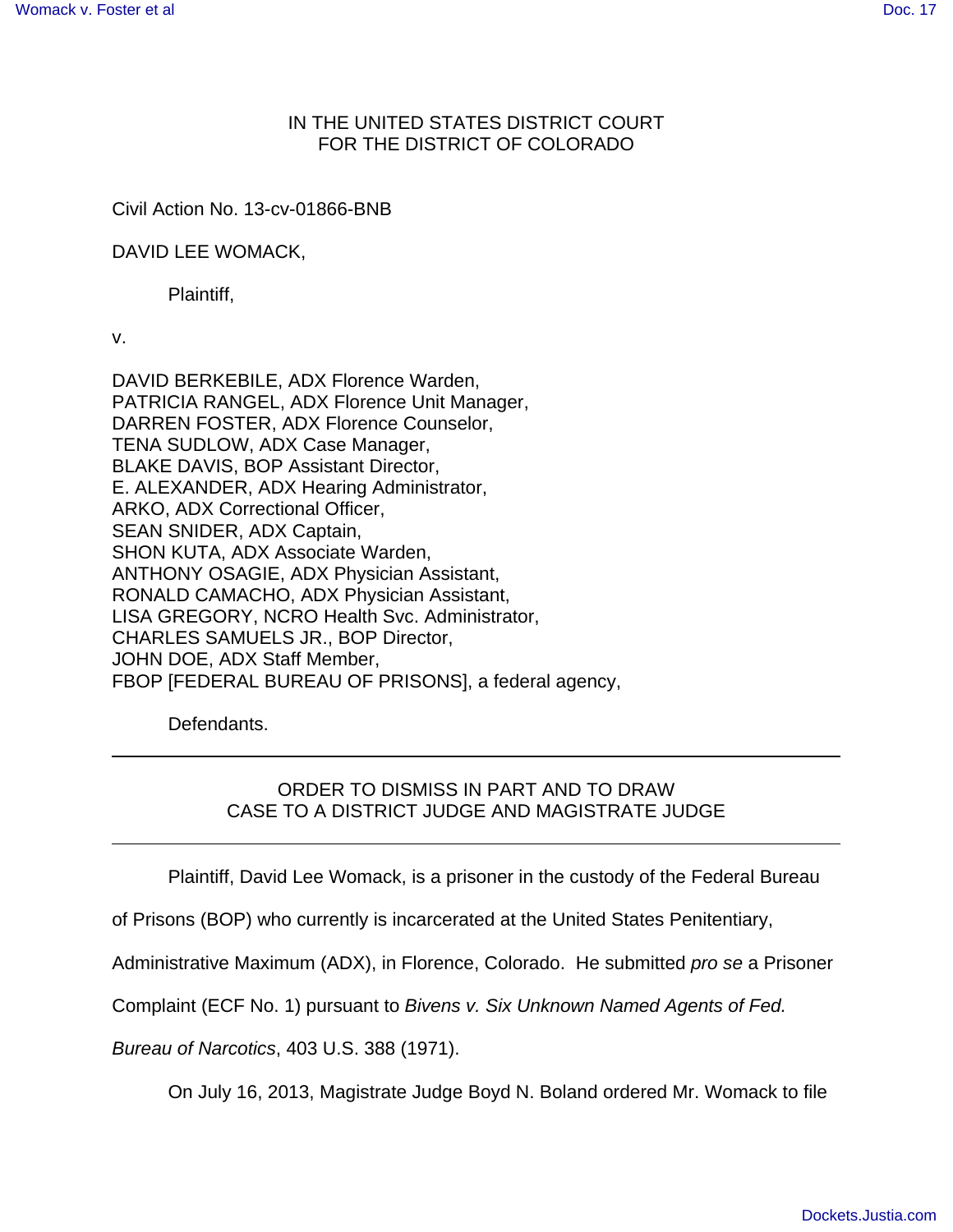an amended Prisoner Complaint because he was suing an improper party, the complaint failed to comply with the pleading requirements of Rule 8 of the Federal Rules of Civil Procedure, and he failed to allege the personal participation of each named defendant. On August 19, 2013, Mr. Womack filed an amended Bivens Complaint for money damages and injunctive relief. He also asserts jurisdiction pursuant to the Americans With Disabilities Act (ADA), 42 U.S.C. § 12131, and section 504 of the Rehabilitation Act, 29 U.S.C. § 794(a).

Mr. Womack has been granted leave to proceed pursuant to the federal in forma pauperis statute, 28 U.S.C. § 1915. Subsection (e)(2)(B) of § 1915 requires a court to dismiss sua sponte an action at any time if the action is frivolous, malicious, or seeks monetary relief against a defendant who is immune from such relief. A legally frivolous claim is one in which the plaintiff asserts the violation of a legal interest that clearly does not exist or asserts facts that do not support an arguable claim. Neitzke v. Williams, 490 U.S. 319, 324 (1989).

Mr. Womack is cautioned that his ability to file a civil action or appeal in federal court in forma pauperis pursuant to § 1915 may be barred if he has three or more actions or appeals in any federal court that were dismissed as frivolous, malicious, or for failure to state a claim upon which relief may be granted. See 28 U.S.C. § 1915(g). Under § 1915(g), the Court may count dismissals entered prior to the enactment of this statute. Green v. Nottingham, 90 F.3d 415, 420 (10th Cir. 1996).

The Court must construe liberally the amended Prisoner Complaint because Mr. Womack is not represented by an attorney. See Haines v. Kerner, 404 U.S. 519, 520-21 (1972); Hall v. Bellmon, 935 F.2d 1106, 1110 (10th Cir. 1991). However, the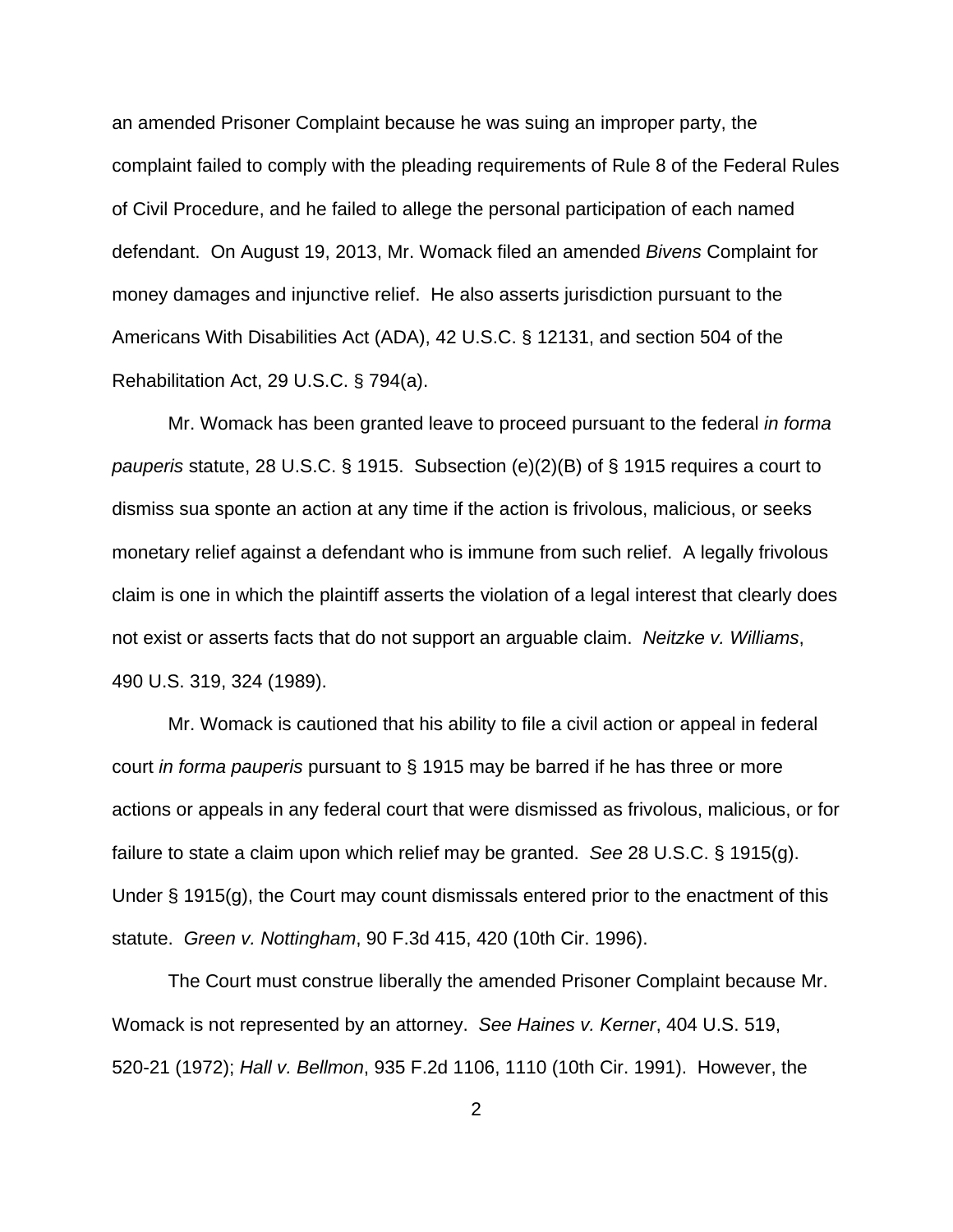Court should not be an advocate for a pro se litigant. See Hall, 935 F.2d at 1110. For the reasons stated below, the amended Prisoner Complaint will be dismissed in part pursuant to 28 U.S.C. § 1915(e)(2)(B) as legally frivolous.

### Claim One

As part of his first claim, Mr. Womack alleges that on January 28, 2013, while in the custody of Warden David Berkebile, he was diagnosed with H Pylori and suffered a stomach tumor allegedly due to the lack of treatment for H Pylori. He complains that the medication he was prescribed for treatment "was to no avail." ECF No. 12 at 2. On the basis of these allegations, he contends his Eighth Amendment rights were violated. Mr. Womack fails to allege facts indicating that Warden Berkebile personally participated in any Eighth Amendment violations. Warden Berkebile clearly is being sued in his supervisory capacity as prison warden.

In the July 16 order for an amended complaint, Magistrate Judge Boland emphasized that personal participation is an essential allegation in a civil rights action, See Bennett v. Passic, 545 F.2d 1260, 1262-63 (10th Cir. 1976), and that Mr. Womack must show that each defendant caused the deprivation of a federal right. See Kentucky v. Graham, 473 U.S. 159, 166 (1985). Further, Mr. Womack must show that there is an affirmative link between the alleged constitutional violation and each defendant's participation, control or direction, or failure to supervise. See Butler v. City of Norman, 992 F.2d 1053, 1055 (10th Cir. 1993). A supervisory official may not be held liable for the unconstitutional conduct of his or her subordinates on a theory of respondeat superior. See Ashcroft v. Iqbal, 556 U.S. 662, 676 (2009). Therefore, the portion of claim one asserting an Eighth Amendment violation against Warden Berkebile will be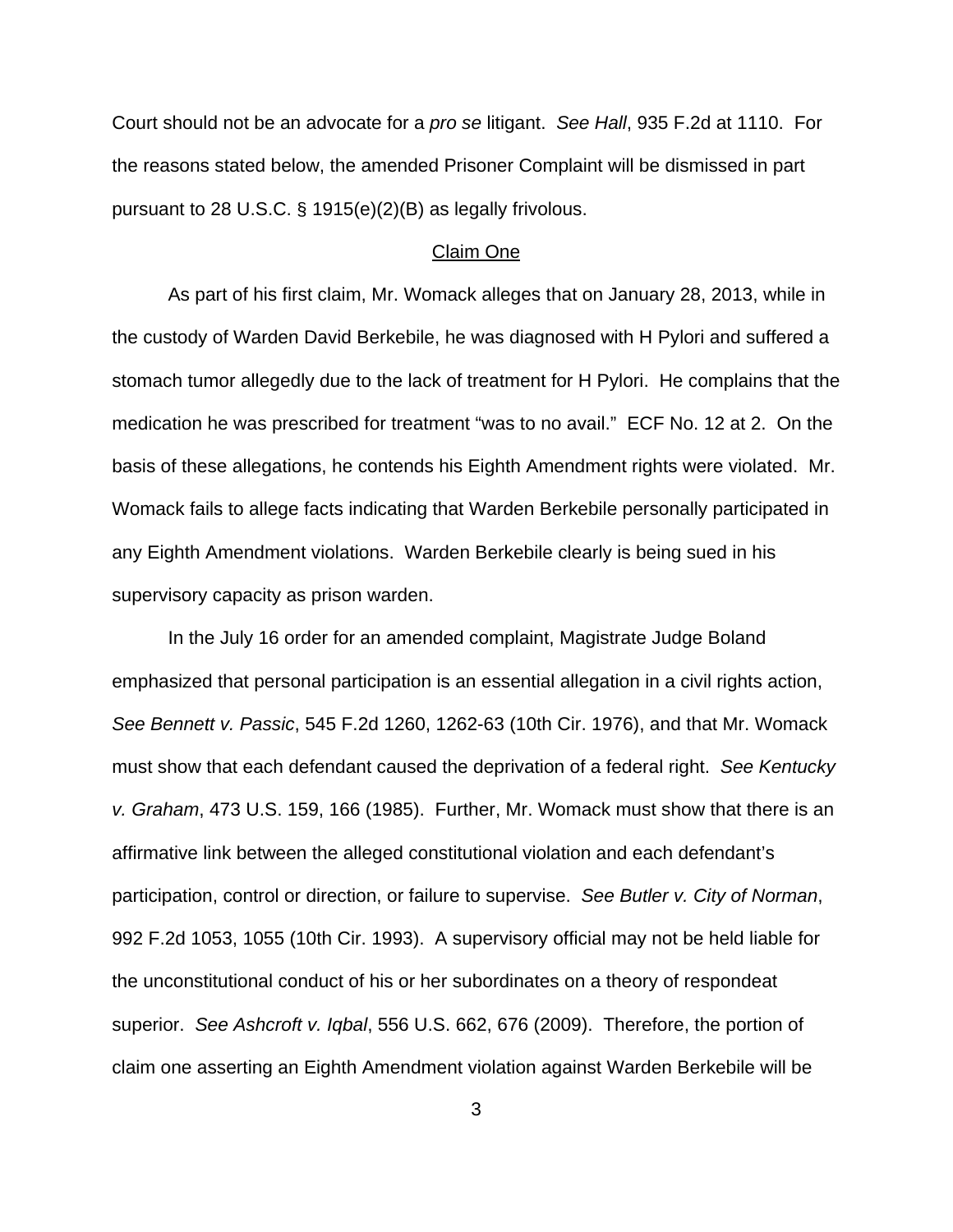dismissed as legally frivolous.

Also as part of his first claim, Mr. Womack alleges that his Eighth Amendment rights against cruel and unusual punishment, Fifth Amendment due process rights, and rights under the ADA and Rehabilitation Act were violated by Defendant E. Alexander, an ADX hearing administrator, and the BOP. In support of his claim, he asserts that he is illiterate and unable to read or write. He complains that on September 21, 2012, Mr. Alexander held a hearing at which Plaintiff spoke. He maintains that, following the hearing, Mr. Alexander prepared a report showing that mental-health and illiteracy information, although available, was not utilized. Mr. Womack complains that the BOP and Mr. Alexander refused to record the hearing or provide disability accommodations.

Mr. Womack's Eighth Amendment claim against Mr. Alexander is without merit. The core areas entitled to protection by the Eighth Amendment include food, shelter, sanitation, personal safety, medical care, and adequate clothing. See Clemmons v. Bohannon, 956 F.2d 1523, 1527 (10th Cir. 1992). The Eighth Amendment is violated if prison officials act with deliberate indifference to an inmate's health or safety. See Farmer v. Brennan, 511 U.S. 825 (1994). Deliberate indifference means that "a prison official may be held liable . . . only if he knows that inmates face a substantial risk of serious harm and disregards that risk by failing to take reasonable measures to abate it." Id. at 847. Mere negligence does not violate the Eighth Amendment. Whitley v. Albers, 475 U.S. 312, 319 (1986); see also Berry v. City of Muskogee, 900 F.2d 1489, 1495 (10th Cir. 1990) (deliberate indifference requires a higher degree of fault than negligence or even gross negligence). Mr. Womack fails to allege facts that support an Eighth Amendment claim of cruel and unusual punishment against Mr. Alexander. The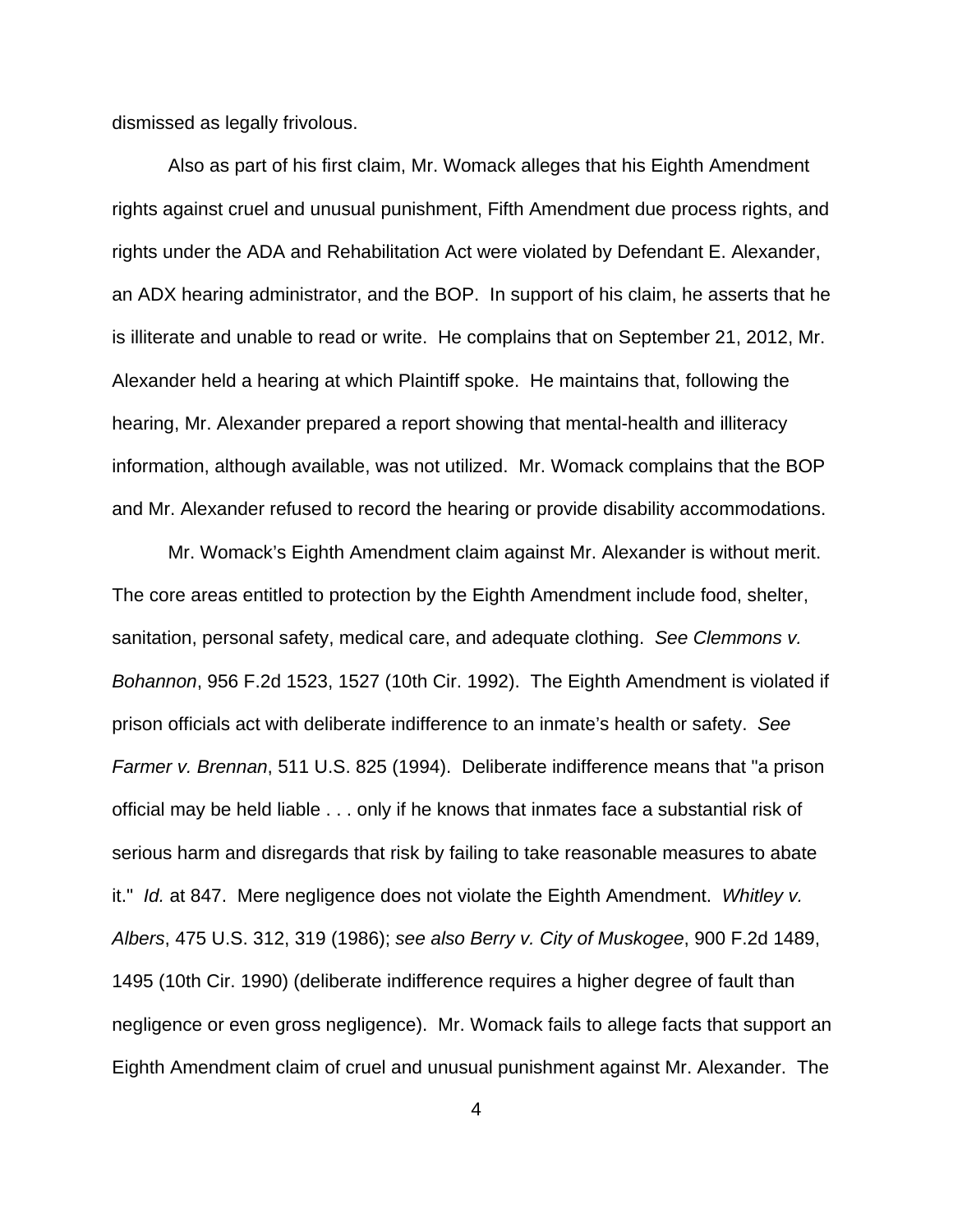Eighth Amendment claim will be dismissed as legally frivolous.

As Mr. Womack was informed in the order for an amended complaint, he may not sue the BOP in a Bivens action. The United States, as sovereign, is immune from suit unless it expressly consents to be sued. United States v. Testan, 424 U.S. 392, 399 (1976); Bivens, 403 U.S. at 410; Ascot Dinner Theatre, Ltd. v. Small Business Admin., 887 F.2d 1024, 1027 (10th Cir. 1989). Therefore, the claim against the BOP will be dismissed as legally frivolous.

The portion of claim one asserting ADA, Rehabilitation Act, and due process violations against Mr. Alexander will be drawn to a district judge and a magistrate judge.

#### Claim Two

As his second claim, Mr. Womack also alleges a violation of his Eighth Amendment rights based on his contention that Defendant John Doe, an ADX staff member, infected Plaintiff with H Pylori by contaminating his food with fecal matter. He further alleges that, after he experienced stomach pangs, weight loss, loss of appetite, and nausea, Defendants Anthony Osagie and Ronald Camacho, ADX physician assistants, failed to provide adequate medical treatment or order appropriate diagnostic testing. He makes the vague allegation that ADX inmates routinely are denied treatment or tests by Warden Berkebile and Lisa Gregory, a health service administrator, as a result of poorly trained medical staff and budgetary and nonmedical concerns.

Mr. Womack's claims against the John Doe ADX staff member, who he alleges infected with H Pylori, and against physician assistants Messrs. Osagie and Camacho, who he alleges failed to provide him with medical care, will be drawn to a district judge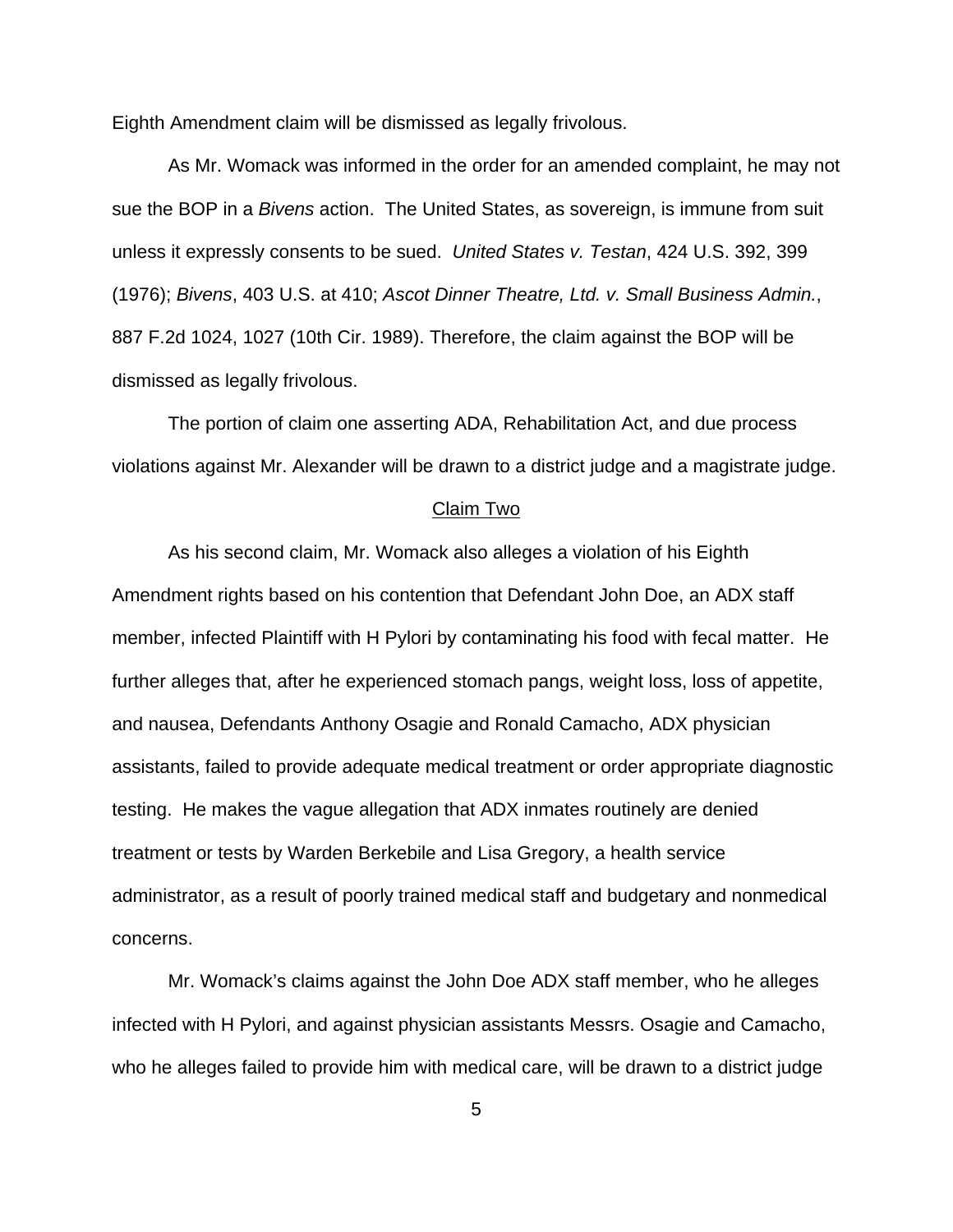and magistrate judge.

Mr. Womack's generalized and vague allegations against Warden Berkebile and Ms. Gregory concerning the allegedly routine denial of treatment or tests for ADX inmates are conclusory and must be dismissed. Merely making vague and conclusory allegations that his federal constitutional rights have been violated does not entitle a pro se pleader to a day in court, regardless of how liberally the court construes such pleadings. See Ketchum v. Cruz, 775 F. Supp. 1399, 1403 (D. Colo. 1991), aff'd, 961 F.2d 916 (10th Cir. 1992). "[I]n analyzing the sufficiency of the plaintiff's complaint, the court need accept as true only the plaintiff's well-pleaded factual contentions, not his conclusory allegations." Hall, 935 F.2d at 1110. Moreover, Mr. Womack may not assert the rights of other inmates. His conditions-of-confinement claims must focus solely on how he has been injured. The United States Constitution requires that a party seeking to invoke the jurisdiction of the federal courts must demonstrate that he has suffered some actual or threatened injury, that the injury was caused by the defendants, and that a favorable judicial decision is likely to redress the injury. Valley Forge Christian College v. Americans United for Separation of Church & State, Inc., 454 U.S. 464, 472 (1982); Hackford v. Babbitt, 14 F.3d 1457, 1464 (10th Cir. 1994). Because Mr. Womack, in his allegations concerning other prisoners, fails to demonstrate any actual or threatened injury as a result of the conditions of his confinement, he lacks standing to assert claims concerning those conditions. See Citizens Concerned for Separation of Church & State v. City & County of Denver, 628 F.2d 1289, 1295-96 (10th Cir. 1980). Mr. Womack's claims asserted against Warden Berkebile and Ms. Gregory will be dismissed as legally frivolous.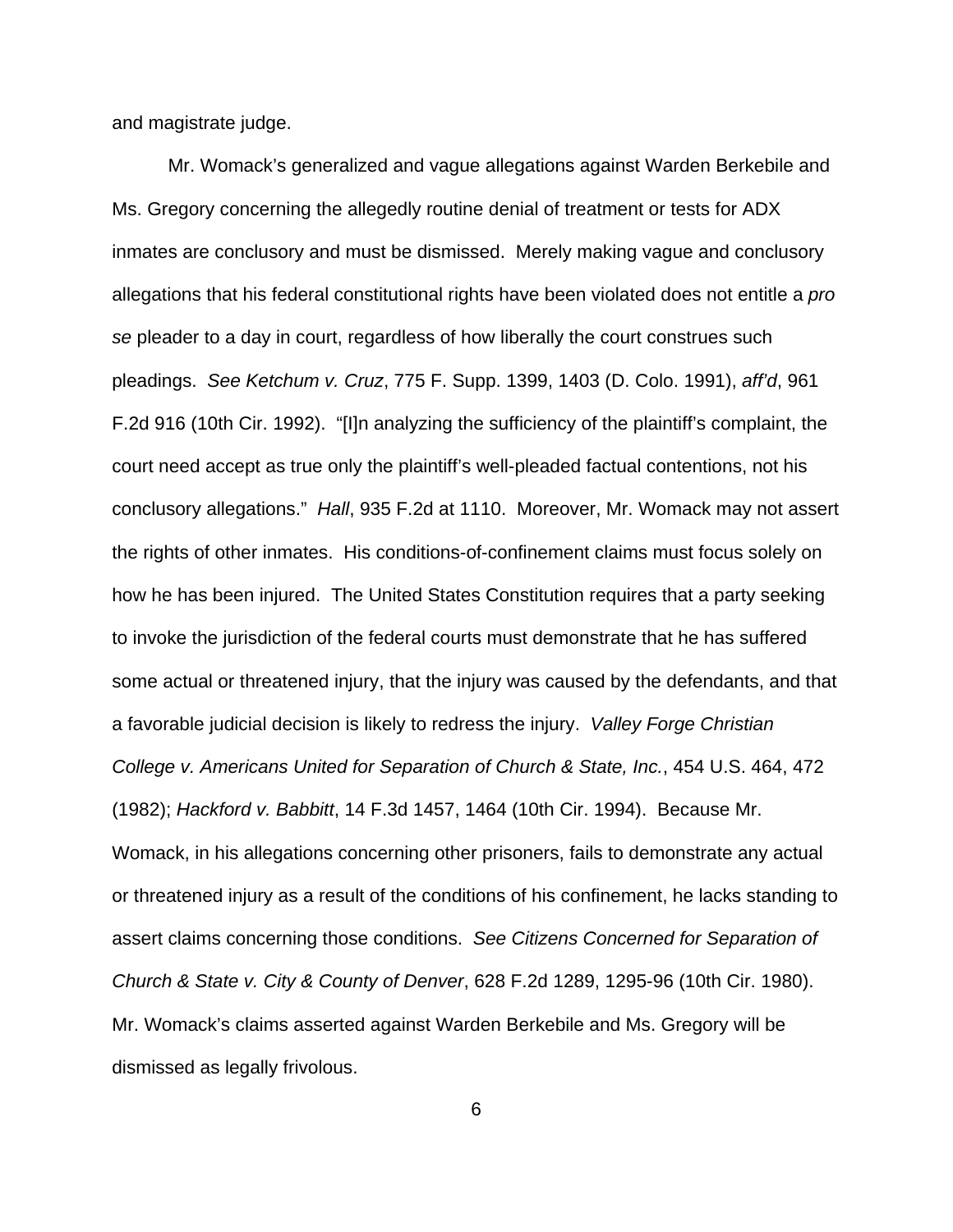### Claim Three

As his third claim, Mr. Womack alleges that certain Defendants violated his First Amendment rights and retaliated against him. In support of these allegations, he contends that beginning in October 2012 Defendants Darren Foster, Patricia Rangel, and Tena Sudlow started interfering with his legal activities by repeatedly withholding postage and administrative remedies to cause "submissions," apparently to courts, to be untimely. ECF No. 12 at 7. He argues that Ms. Rangel, Shon Kuta, Sean Snider, and Warden Berkebile failed to address what he contends was a campaign of harassment by unspecified correctional officers who repeatedly stole Plaintiff's property, violated BOP policy, wrote fake or improper incident reports, and tampered with mail, meals, medical care, educational programming despite dozens of complaints by Plaintiff, which actually caused the harassment to intensify over a nine-month period.

He further alleges that Mr. Foster violated BOP policy in a disciplinary hearing by refusing to read disciplinary charges to Plaintiff, who Mr. Foster knew was illiterate. He contends Ms. Rangel violated his rights by failing to appoint Jeremy Pinson, a coinmate, to assist him in filing a lawsuit and instead appointed an inmate without legal knowledge. He complains that Mr. Arko violated his rights by spitting on his meal before serving it.

Mr. Womack's claims that Mr. Foster refused to read disciplinary charges to him during a disciplinary hearing even though he is illiterate and that Mr. Arko spit on his meal before serving it will be drawn to a district judge and a magistrate judge. The remaining claims of First Amendment violations and retaliation will be dismissed for the reasons stated below.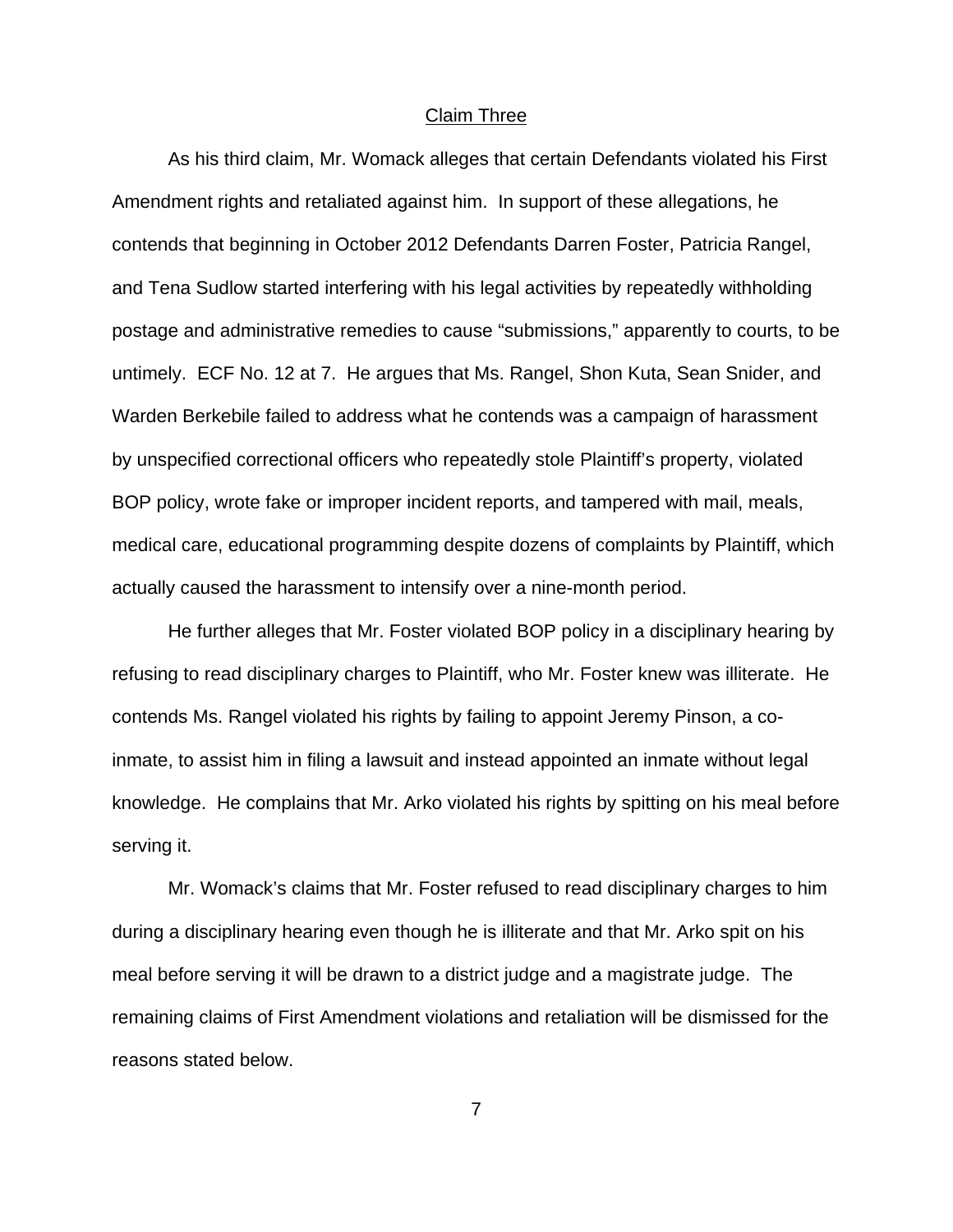Prison officials may not retaliate against a prisoner because he exercises his constitutional rights. Smith v. Maschner, 899 F.2d 940, 947 (10th Cir.1990) (addressing claim for retaliation in a First Amendment context). To state a retaliation claim, Mr. Womack "must plead facts indicating that he can plausibly prove three elements at trial: (1) he engaged in constitutionally protected activity; (2) the defendants' actions caused him to suffer an injury that would chill a person of ordinary firmness from continuing to engage in the protected activity; and (3) the defendants' actions were substantially motivated by the plaintiff's protected activity." Magluta v. U.S. Fed. Bureau of Prisons, No. 08-cv-00404, 2009 WL 1504749, at \*3 (D. Colo. May 27, 2009) (unpublished) (addressing claim for retaliation in a First Amendment context) (citing Shero v. City of Grove, 510 F.3d 1196, 1203 (10th Cir.2007)). "A plaintiff must allege facts to show that retaliation was the animus behind the defendants' actions, i.e., a plaintiff must show that 'but for' a desire to retaliate, the defendants would not have acted as they did." Magluta, No. 08-cv-00404, 2009 WL 1504749, at \*3 (citations omitted). "An inmate claiming retaliation must allege specific facts showing retaliation because of the exercise of [his] constitutional rights." Peterson v. Shanks, 149 F.3d 1140, 1144 (10th Cir.1998) (internal quotation marks and citation omitted).

Mr. Womack does not allege any specific facts that implicate any of the remaining Defendants in any retaliatory actions. He fails to "explain what each defendant did to him or her; when the defendant did it; how the defendant's action harmed him or her; and, what specific legal right the plaintiff believes the defendant violated." Nasious v. Two Unknown B.I.C.E. Agents, 492 F.3d 1158, 1163 (10th Cir. 2007).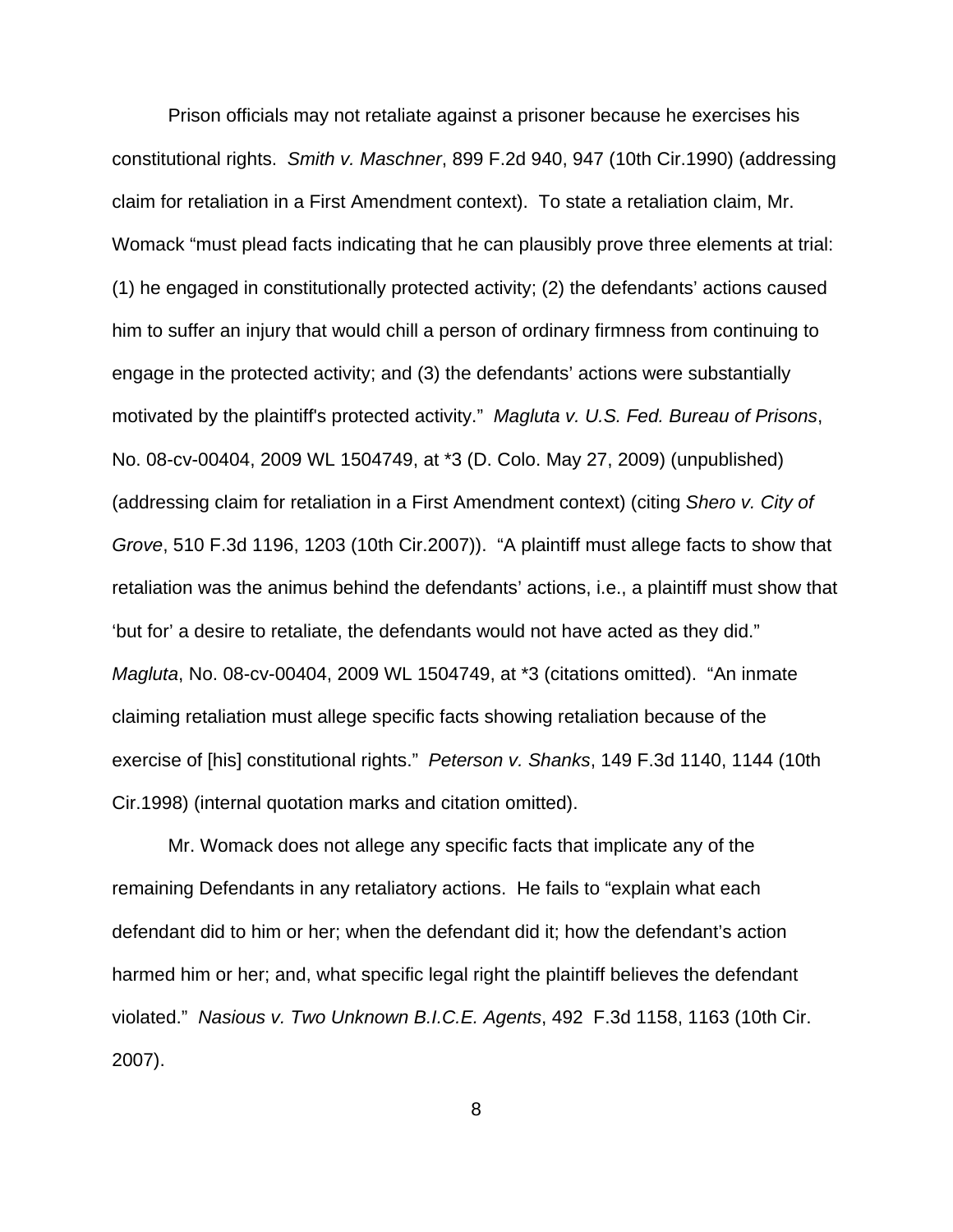Mr. Womack's claims against Ms. Rangel for failing to appoint the jailhouse lawyer he wanted to assist him in filing a lawsuit is without merit. Prisoners do not have a protected legal interest in acting as a jailhouse lawyer for other prisoners. See Smith v. Maschner, 899 F.2d 940, 950 (10th Cir. 1990). In addition, a prisoner must demonstrate actual injury from interference with his access to the courts – that is, that the prisoner was frustrated or impeded in his efforts to pursue a nonfrivolous legal claim concerning his conviction or his conditions of confinement. See Lewis v. Casey, 518 U.S. 343, 351-55 (1996). Mr. Womack's access-to-the-courts allegations against Ms. Rangel fail this test because Plaintiff was not impeded in his ability to file his amended Prisoner Complaint and pursue his claims in this action. In addition, Mr. Womack's remaining claim three claims are based on vague and conclusory allegations of interference with his access to the courts.

By the same token, Mr. Womack's claims against Ms. Rangel, Ms. Kuta, Mr. Snider, and Warden Berkebile for allegedly failing to address a campaign of harassment by unspecified correctional officers also are vague and conclusory. Mr. Womack fails to allege specific facts demonstrating any violation of his constitutional rights. Although this portion of three must be construed liberally, the Court will not construct legal arguments for a pro se litigant. See Garrett v. Selby Connor Maddux & Janer, 425 F.3d 836, 840 (10th Cir. 2005).

The claims of interference with Plaintiff's legal activities or failure to address a campaign of harassment by unspecified correctional officers asserted against the following Defendants will be dismissed as legally frivolous: Ms. Rangel, Ms. Sudlow, Mr. Kuta, Mr. Snider, and Warden Berkebile. As previously stated, Mr. Womack's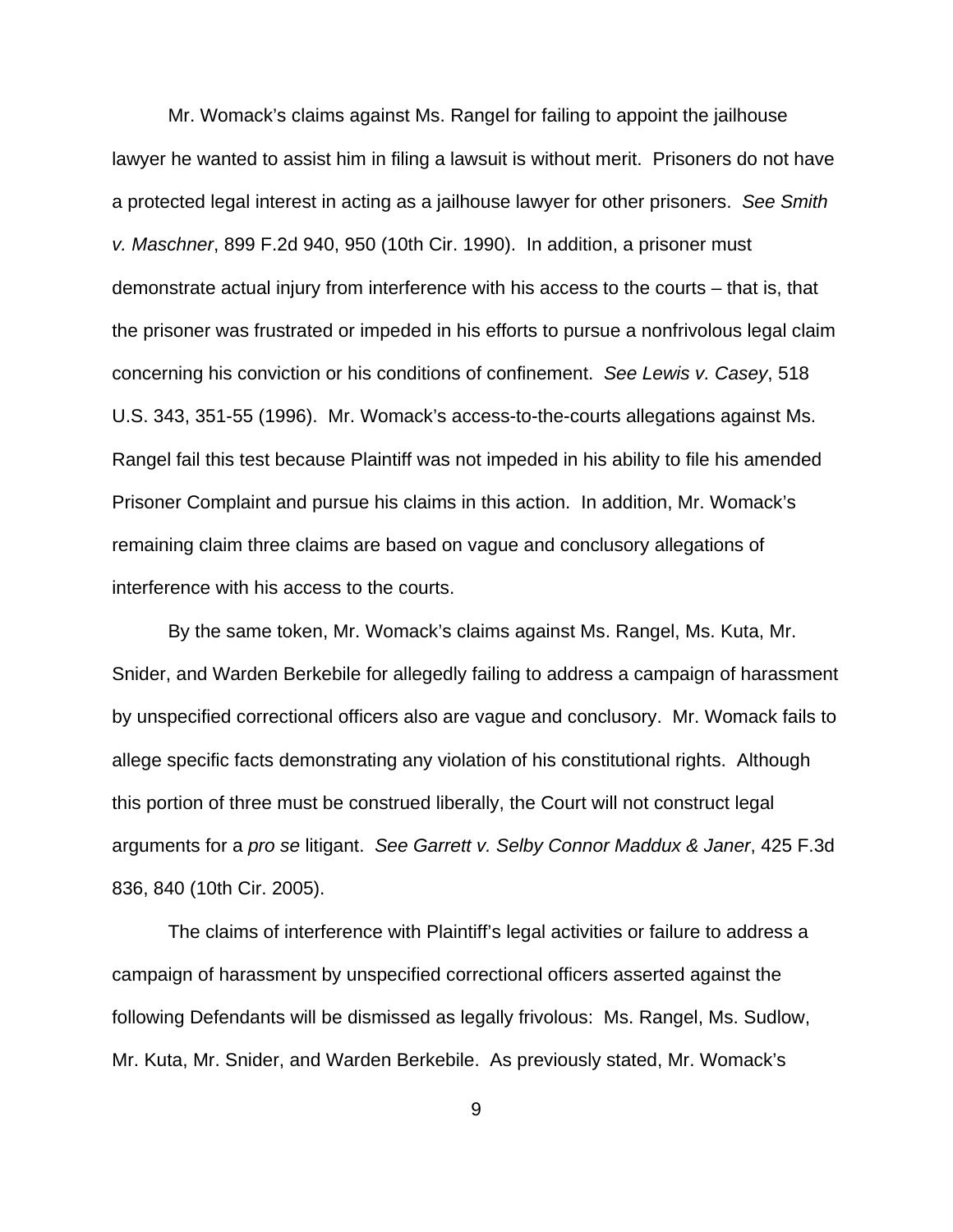claims against Mr. Foster for refusing to read disciplinary charges to him, despite knowing he is illiterate, and against Mr. Arko for allegedly spitting on his meal before serving it will be drawn to a district judge and a magistrate judge.

Finally, Mr. Womack fails to make any allegations against Blake Davis, a BOP Assistant Director, or Charles Samuels, Jr., the BOP director. Therefore, he has failed to establish their personal participation in any of his asserted claims. See Bennett, 545 F.2d at 1262-63. Any claims Mr. Womack intended to assert against Mr. Davis and Mr. Samuels will be dismissed as legally frivolous, and these Defendants will be dismissed as parties to this action.

Accordingly, it is

ORDERED that the amended Prisoner Complaint (ECF No. 12) that Plaintiff, David Lee Womack, filed on August 19, 2013, is dismissed in part pursuant to 28 U.S.C. § 1915(e)(2)(B) as legally frivolous. It is

FURTHER ORDERED that the claim one claim of Eighth Amendment violations asserted against Warden Berkebile, the Federal Bureau of Prisons (BOP), and E. Alexander are dismissed pursuant to § 1915(e)(2)(B) as legally frivolous. It is

FURTHER ORDERED that the claim one claim of violations of the Americans With Disabilities Act, section 504 of the Rehabilitation Act, and Fifth Amendment Due Process Clause asserted against E. Alexander are drawn to a district judge and a magistrate judge. It is

FURTHER ORDERED that the claim two Eighth Amendment claims against Warden Berkebile and Lisa Gregory are dismissed pursuant to § 1915(e)(2)(B) as legally frivolous. It is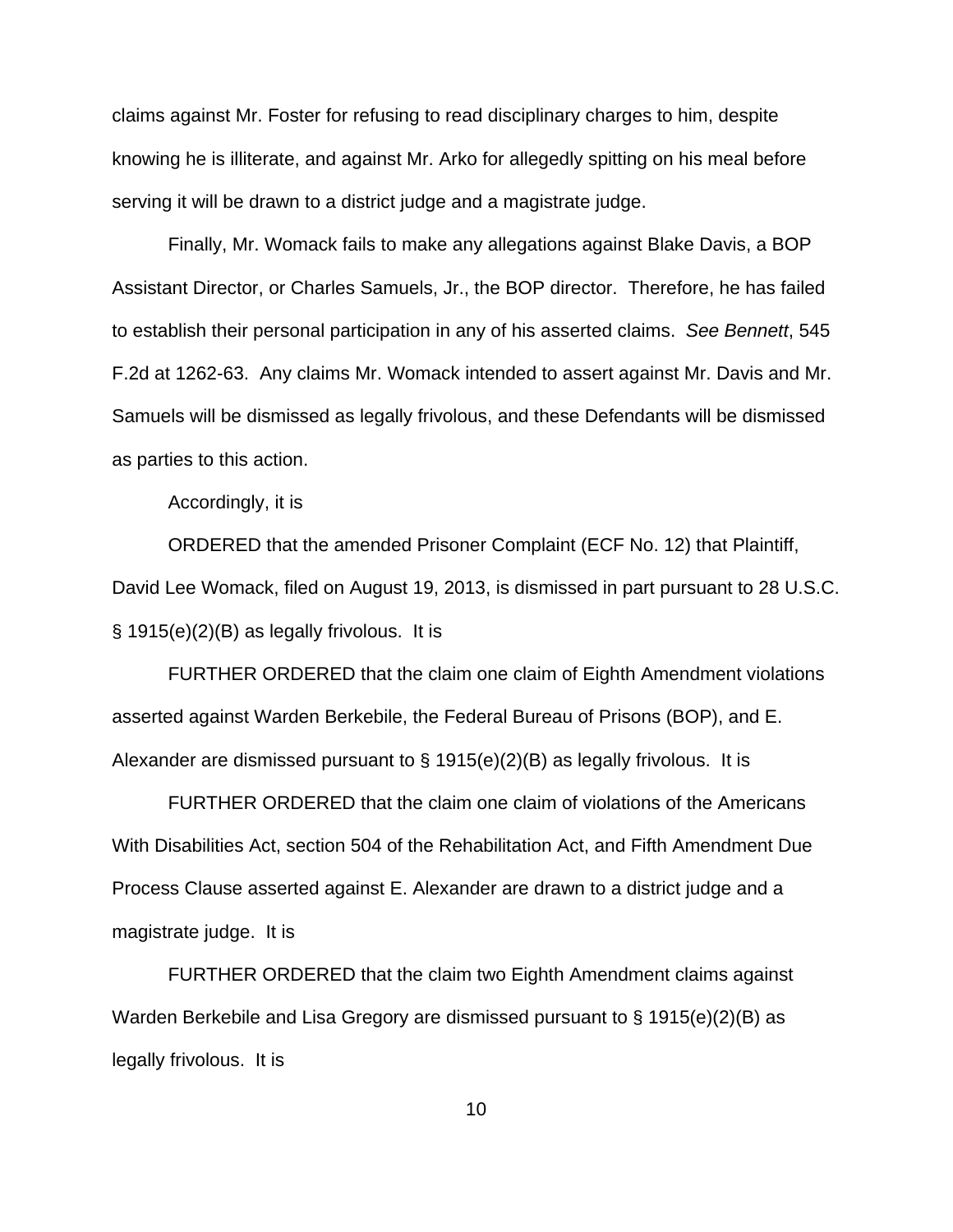FURTHER ORDERED that the claim two Eighth Amendment claims against the John Doe ADX staff member, Anthony Osagie, and Ronald Camacho are drawn to a district judge and magistrate judge. It is

FURTHER ORDERED that the claim three claims of interference with Plaintiff's legal activities asserted or failure to address a campaign of harassment by unspecified correctional officers asserted against the following Defendants are dismissed pursuant to § 1915(e)(2)(B) as legally frivolous: the Federal Bureau of Prisons (BOP), Darren Foster, Patricia Rangel, Tena Sudlow, Shon Kuta, Sean Snider, and Warden Berkebile. It is

FURTHER ORDERED that the claim three claim that Ms. Rangel violated Plaintiff's rights by failing to appoint a co-inmate with legal knowledge to assist him in filing a lawsuit is dismissed pursuant to § 1915(e)(2)(b) as legally frivolous. It is

FURTHER ORDERED that the claim three claims against Mr. Foster for refusing to read disciplinary charges to Plaintiff despite knowing he is illiterate and against Mr. Arko for allegedly spitting on Plaintiff's meal before serving it are drawn to a district judge and a magistrate judge. It is

FURTHER ORDERED that any claims Plaintiff intended to assert against Blake Davis, a BOP Assistant Director, and Charles Samuels, Jr., the BOP director, are dismissed pursuant to § 1915(e)(2)(B) as legally frivolous. It is

FURTHER ORDERED that Mr. Berkebile, Ms. Rangel, Ms. Sudlow, Mr. Davis, Mr. Snider, Mr. Kuta, Ms. Gregory, Mr. Samuels, and the Federal Bureau of Prisons (BOP) are dismissed as parties to this action. The only remaining Defendants are Mr. Alexander, the John Doe ADX staff member, Mr. Osagie, Mr. Camacho, Mr. Foster, and